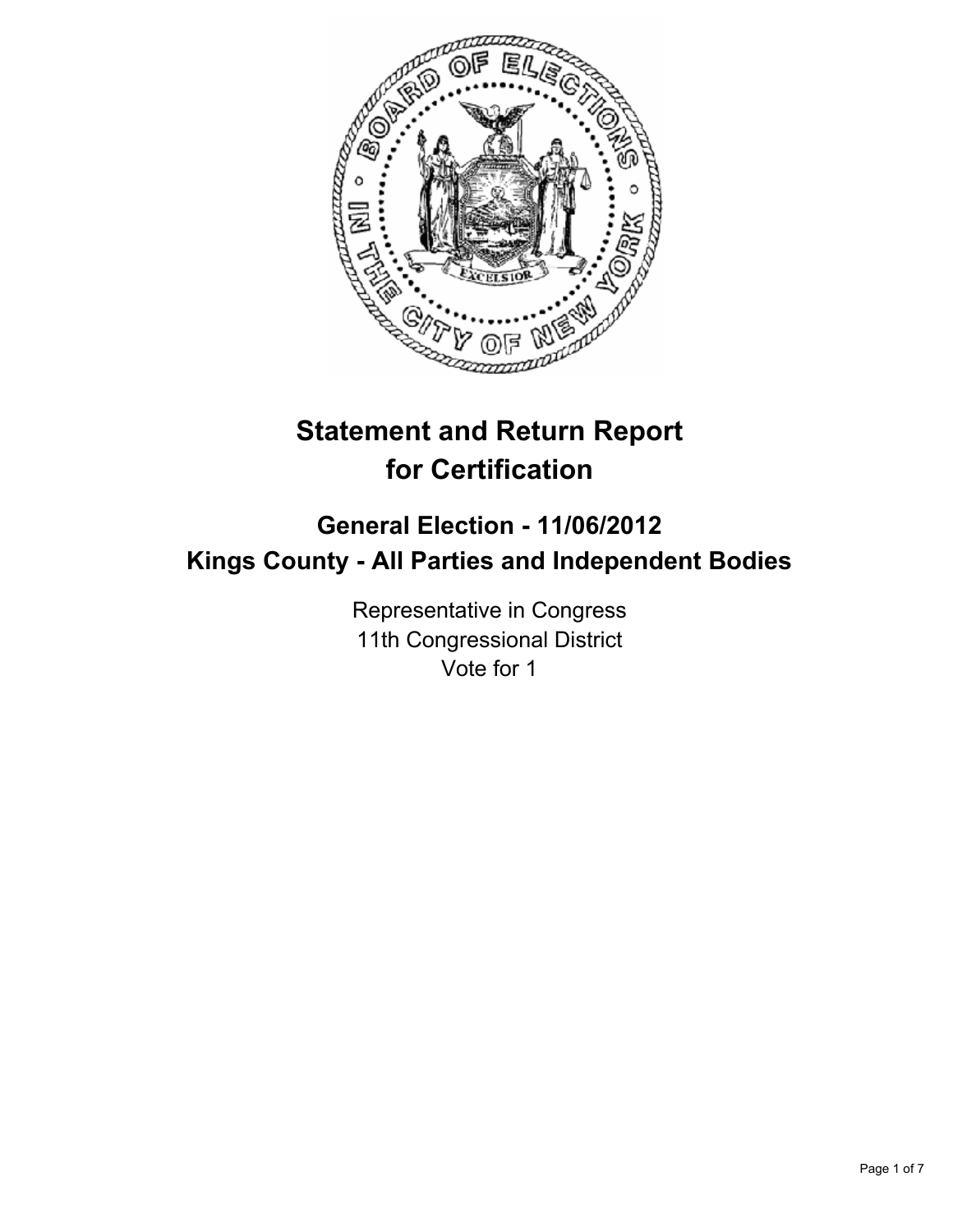

| <b>PUBLIC COUNTER</b>                                    | 48           |
|----------------------------------------------------------|--------------|
| <b>EMERGENCY</b>                                         | 0            |
| ABSENTEE/MILITARY                                        | 3            |
| FEDERAL                                                  | 0            |
| <b>SPECIAL PRESIDENTIAL</b>                              | 0            |
| <b>AFFIDAVIT</b>                                         | 15           |
| <b>Total Ballots</b>                                     | 66           |
| Less - Inapplicable Federal/Special Presidential Ballots | 0            |
| <b>Total Applicable Ballots</b>                          | 66           |
| MARK S. MURPHY (DEMOCRATIC)                              | 24           |
| MICHAEL G. GRIMM (REPUBLICAN)                            | 23           |
| MICHAEL G. GRIMM (CONSERVATIVE)                          | 6            |
| MARK S. MURPHY (WORKING FAMILIES)                        | $\mathbf{0}$ |
| HENRY J. BARDEL (GREEN)                                  | 1            |
| <b>Total Votes</b>                                       | 54           |
| Unrecorded                                               | 12           |

| <b>PUBLIC COUNTER</b>                                    | 11,758         |
|----------------------------------------------------------|----------------|
| <b>EMERGENCY</b>                                         | 0              |
| ABSENTEE/MILITARY                                        | 339            |
| <b>FEDERAL</b>                                           | 132            |
| <b>SPECIAL PRESIDENTIAL</b>                              | 1              |
| <b>AFFIDAVIT</b>                                         | 1,326          |
| <b>Total Ballots</b>                                     | 13,556         |
| Less - Inapplicable Federal/Special Presidential Ballots | (1)            |
| <b>Total Applicable Ballots</b>                          | 13,555         |
| MARK S. MURPHY (DEMOCRATIC)                              | 4,662          |
| MICHAEL G. GRIMM (REPUBLICAN)                            | 5,536          |
| MICHAEL G. GRIMM (CONSERVATIVE)                          | 531            |
| MARK S. MURPHY (WORKING FAMILIES)                        | 203            |
| HENRY J. BARDEL (GREEN)                                  | 117            |
| CHARLES B. RANGEL (WRITE-IN)                             | 1              |
| ELIEZER ZEYTAUNDA (WRITE-IN)                             | 1              |
| HELEN WEINTEIN (WRITE-IN)                                | 1              |
| JEROIC NOLDER (WRITE-IN)                                 | $\mathbf{1}$   |
| JERROLD NADLER (WRITE-IN)                                | $\overline{2}$ |
| JIMMY GOIWEDRAL (WRITE-IN)                               | 1              |
| NORMAN SEABRAK (WRITE-IN)                                | 1              |
| RABHISHLOMO BALANKA (WRITE-IN)                           | 1              |
| RON PAUL (WRITE-IN)                                      | 1              |
| SEAN MADDEN (WRITE-IN)                                   | 1              |
| UNATTRIBUTABLE WRITE-IN (WRITE-IN)                       | $\overline{7}$ |
| YVETTE CLARKE (WRITE-IN)                                 | 1              |
| YVETTE D. CLARKE (WRITE-IN)                              | 1              |
| <b>Total Votes</b>                                       | 11,069         |
| Unrecorded                                               | 2.486          |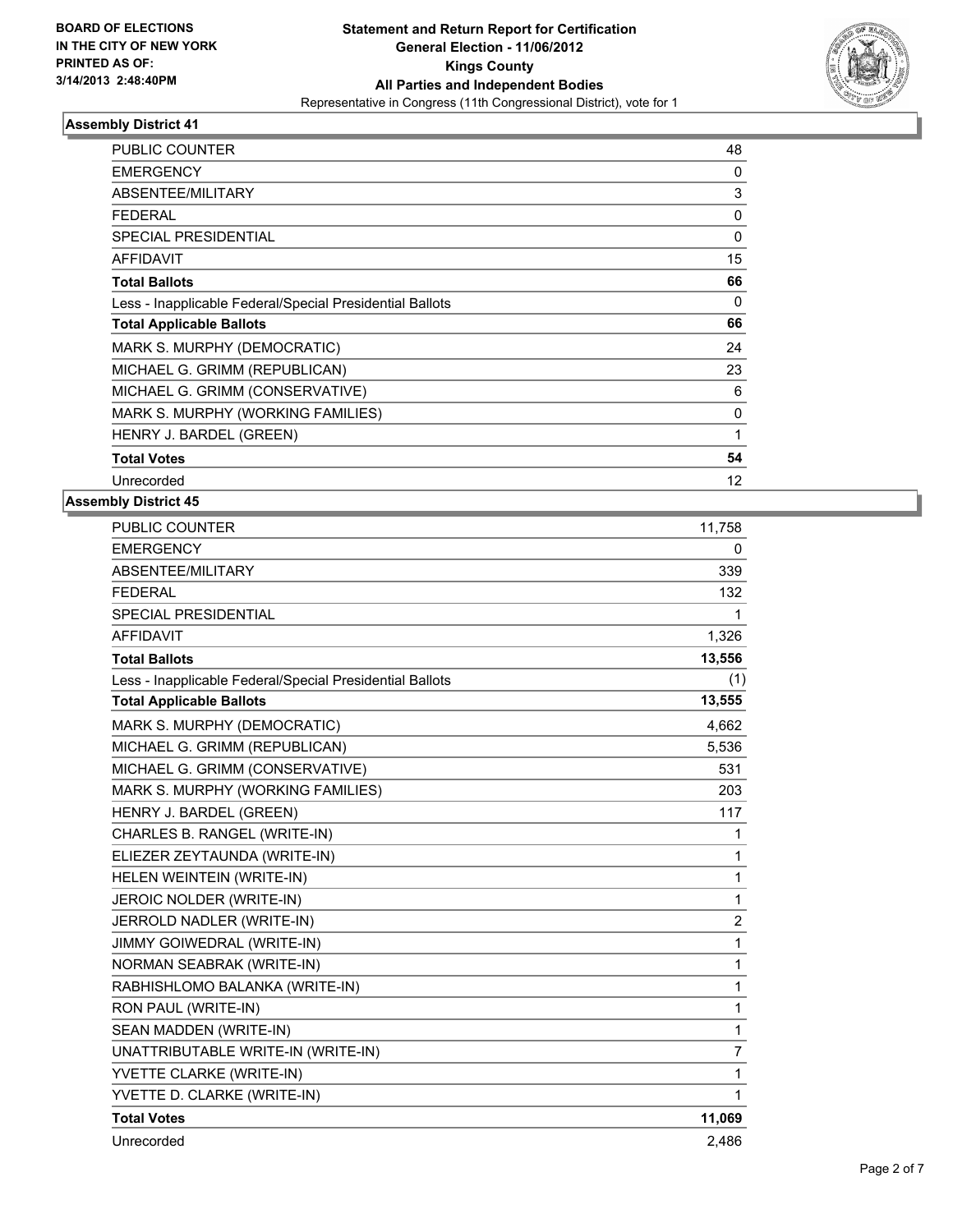

| <b>PUBLIC COUNTER</b>                                    | 17,239         |
|----------------------------------------------------------|----------------|
| <b>EMERGENCY</b>                                         | 1              |
| <b>ABSENTEE/MILITARY</b>                                 | 576            |
| <b>FEDERAL</b>                                           | 125            |
| <b>SPECIAL PRESIDENTIAL</b>                              | 0              |
| <b>AFFIDAVIT</b>                                         | 1,442          |
| <b>Total Ballots</b>                                     | 19,383         |
| Less - Inapplicable Federal/Special Presidential Ballots | 0              |
| <b>Total Applicable Ballots</b>                          | 19,383         |
| MARK S. MURPHY (DEMOCRATIC)                              | 8,404          |
| MICHAEL G. GRIMM (REPUBLICAN)                            | 6,836          |
| MICHAEL G. GRIMM (CONSERVATIVE)                          | 1,059          |
| MARK S. MURPHY (WORKING FAMILIES)                        | 468            |
| HENRY J. BARDEL (GREEN)                                  | 229            |
| CHARLES B. RANGEL (WRITE-IN)                             | 1              |
| ROY ANTOUN (WRITE-IN)                                    | $\overline{2}$ |
| UNATTRIBUTABLE WRITE-IN (WRITE-IN)                       | 6              |
| <b>Total Votes</b>                                       | 17,005         |
| Unrecorded                                               | 2,378          |

| <b>PUBLIC COUNTER</b>                                    | 11,033   |
|----------------------------------------------------------|----------|
| <b>EMERGENCY</b>                                         | 0        |
| <b>ABSENTEE/MILITARY</b>                                 | 349      |
| <b>FFDFRAL</b>                                           | 66       |
| <b>SPECIAL PRESIDENTIAL</b>                              | $\Omega$ |
| <b>AFFIDAVIT</b>                                         | 1,023    |
| <b>Total Ballots</b>                                     | 12,471   |
| Less - Inapplicable Federal/Special Presidential Ballots | 0        |
| <b>Total Applicable Ballots</b>                          | 12,471   |
| MARK S. MURPHY (DEMOCRATIC)                              | 5,537    |
| MICHAEL G. GRIMM (REPUBLICAN)                            | 3,945    |
| MICHAEL G. GRIMM (CONSERVATIVE)                          | 433      |
| MARK S. MURPHY (WORKING FAMILIES)                        | 206      |
| HENRY J. BARDEL (GREEN)                                  | 149      |
| ANATELY KIRTSHAN (WRITE-IN)                              | 1        |
| ANDREW MARTINOV (WRITE-IN)                               | 1        |
| <b>BLAIR WILLIS (WRITE-IN)</b>                           | 1        |
| DAN BONANNO (WRITE-IN)                                   | 1        |
| UNATTRIBUTABLE WRITE-IN (WRITE-IN)                       | 4        |
| <b>Total Votes</b>                                       | 10,278   |
| Unrecorded                                               | 2,193    |
|                                                          |          |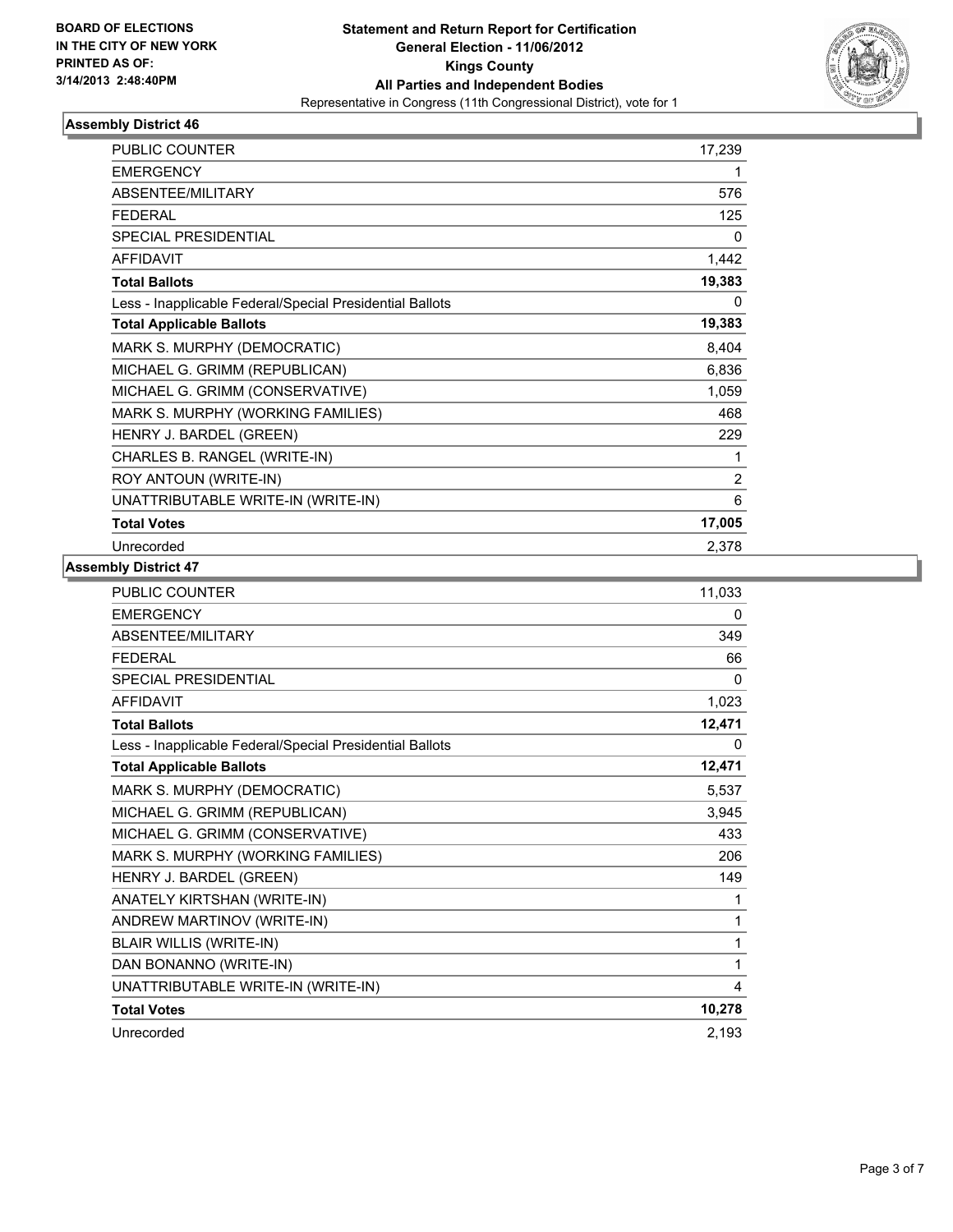

| <b>PUBLIC COUNTER</b>                                    | 4,018 |
|----------------------------------------------------------|-------|
| <b>EMERGENCY</b>                                         | 0     |
| ABSENTEE/MILITARY                                        | 114   |
| FEDERAL                                                  | 19    |
| <b>SPECIAL PRESIDENTIAL</b>                              | 0     |
| <b>AFFIDAVIT</b>                                         | 353   |
| <b>Total Ballots</b>                                     | 4,504 |
| Less - Inapplicable Federal/Special Presidential Ballots | 0     |
| <b>Total Applicable Ballots</b>                          | 4,504 |
| MARK S. MURPHY (DEMOCRATIC)                              | 1,864 |
| MICHAEL G. GRIMM (REPUBLICAN)                            | 1,607 |
| MICHAEL G. GRIMM (CONSERVATIVE)                          | 227   |
| MARK S. MURPHY (WORKING FAMILIES)                        | 90    |
| HENRY J. BARDEL (GREEN)                                  | 44    |
| <b>Total Votes</b>                                       | 3,832 |
| Unrecorded                                               | 672   |

| <b>PUBLIC COUNTER</b>                                    | 549      |
|----------------------------------------------------------|----------|
| <b>EMERGENCY</b>                                         | 0        |
| <b>ABSENTEE/MILITARY</b>                                 | 26       |
| FEDERAL                                                  | 5        |
| <b>SPECIAL PRESIDENTIAL</b>                              | $\Omega$ |
| <b>AFFIDAVIT</b>                                         | 37       |
| <b>Total Ballots</b>                                     | 617      |
| Less - Inapplicable Federal/Special Presidential Ballots | 0        |
| <b>Total Applicable Ballots</b>                          | 617      |
| MARK S. MURPHY (DEMOCRATIC)                              | 331      |
| MICHAEL G. GRIMM (REPUBLICAN)                            | 138      |
| MICHAEL G. GRIMM (CONSERVATIVE)                          | 28       |
| MARK S. MURPHY (WORKING FAMILIES)                        | 23       |
| HENRY J. BARDEL (GREEN)                                  | 10       |
| <b>Total Votes</b>                                       | 530      |
| Unrecorded                                               | 87       |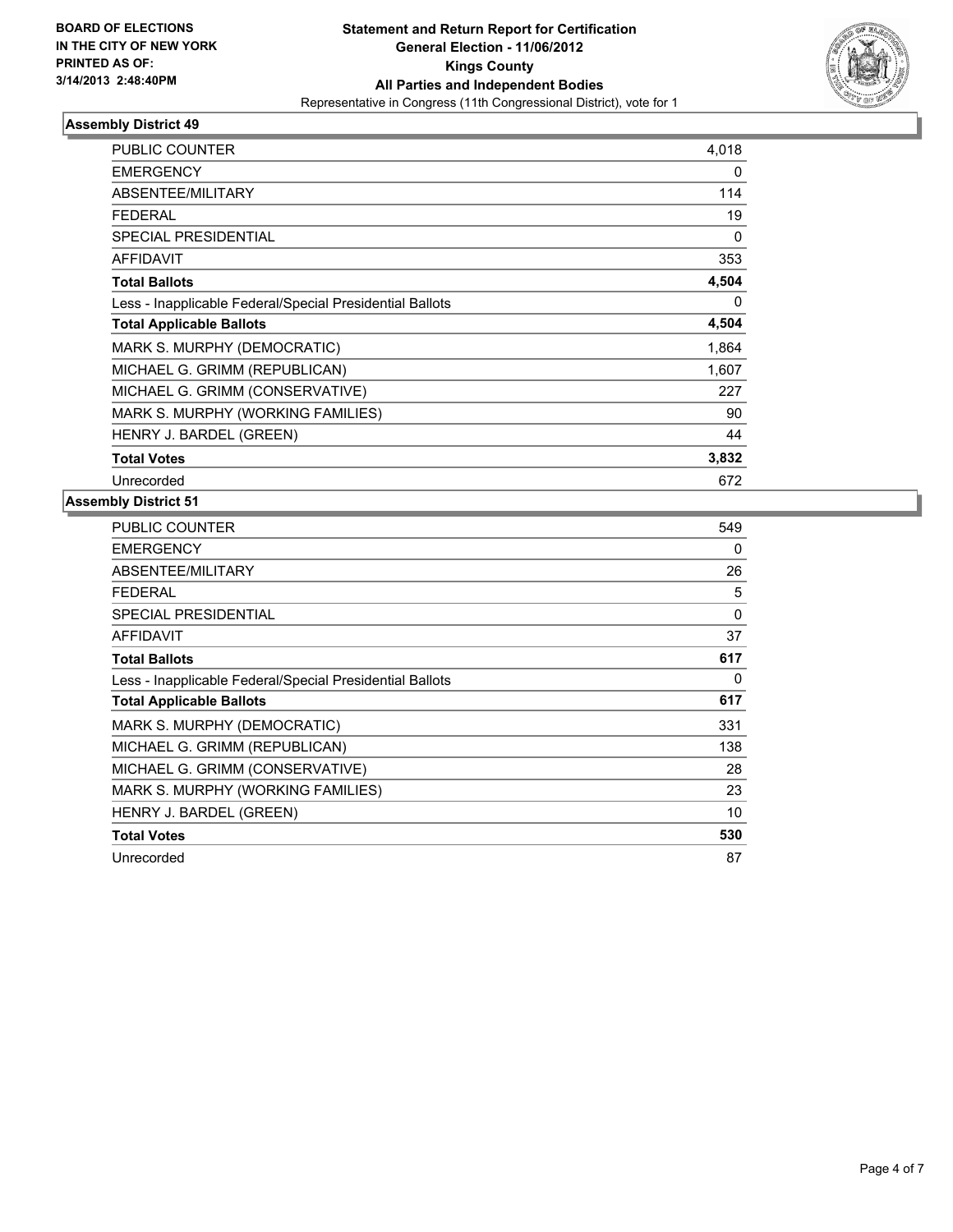

| <b>PUBLIC COUNTER</b>                                    | 8,319 |
|----------------------------------------------------------|-------|
| <b>EMERGENCY</b>                                         | 0     |
| <b>ABSENTEE/MILITARY</b>                                 | 240   |
| <b>FEDERAL</b>                                           | 69    |
| <b>SPECIAL PRESIDENTIAL</b>                              | 0     |
| <b>AFFIDAVIT</b>                                         | 549   |
| <b>Total Ballots</b>                                     | 9,177 |
| Less - Inapplicable Federal/Special Presidential Ballots | 0     |
| <b>Total Applicable Ballots</b>                          | 9,177 |
| MARK S. MURPHY (DEMOCRATIC)                              | 4,452 |
| MICHAEL G. GRIMM (REPUBLICAN)                            | 2,790 |
| MICHAEL G. GRIMM (CONSERVATIVE)                          | 543   |
| MARK S. MURPHY (WORKING FAMILIES)                        | 320   |
| HENRY J. BARDEL (GREEN)                                  | 151   |
| DANNY GLOVER (WRITE-IN)                                  | 2     |
| DOUGLAS DIKIJIAN (WRITE-IN)                              | 2     |
| RON PAUL (WRITE-IN)                                      | 3     |
| SARAH BLUNTZ COLLINS (WRITE-IN)                          | 2     |
| <b>Total Votes</b>                                       | 8,265 |
| Unrecorded                                               | 912   |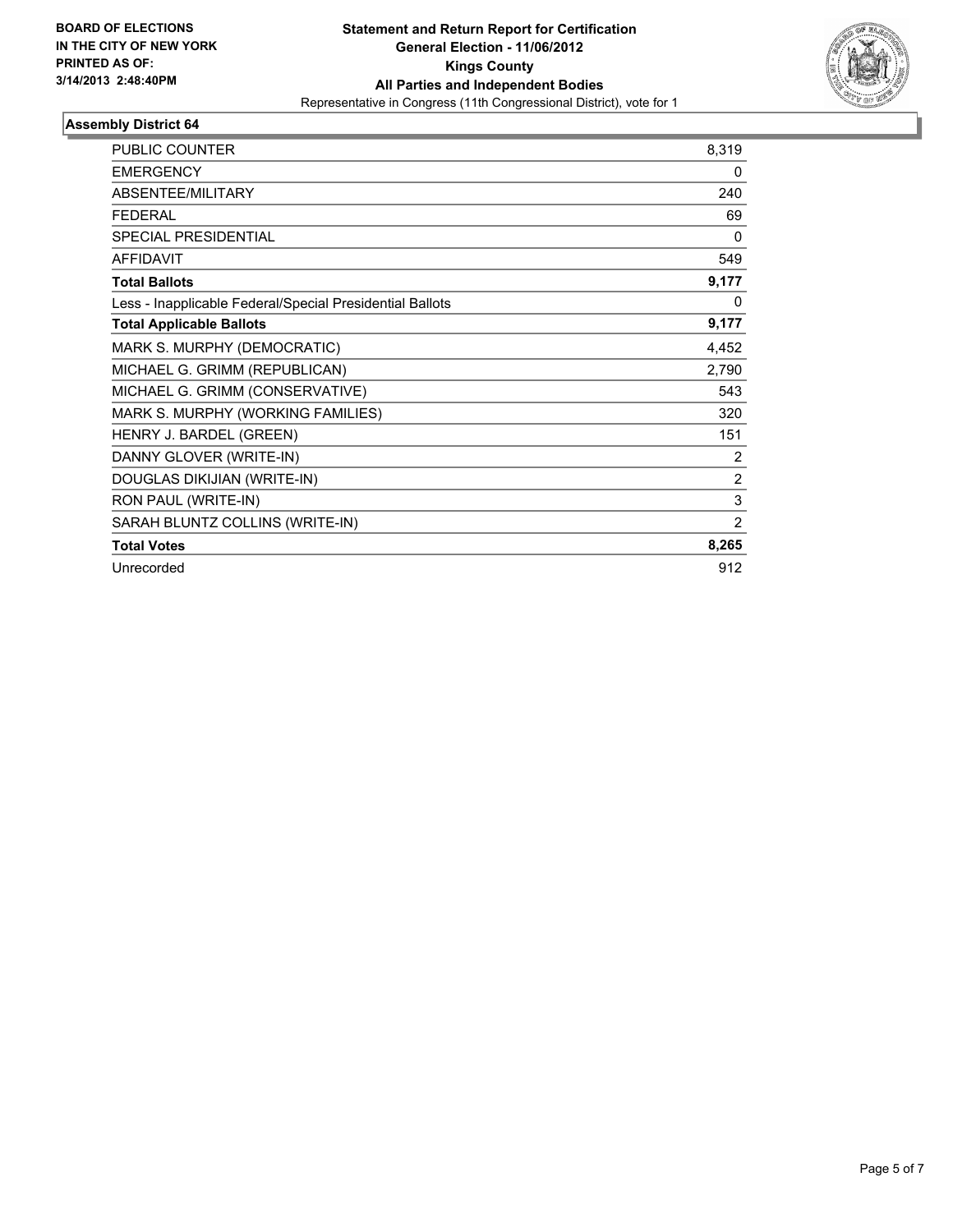

#### **Total for Representative in Congress (11th Congressional District) - Kings County**

| PUBLIC COUNTER                                           | 52,964         |
|----------------------------------------------------------|----------------|
| <b>EMERGENCY</b>                                         |                |
| <b>ABSENTEE/MILITARY</b>                                 | 1,647          |
| <b>FEDERAL</b>                                           | 416            |
| SPECIAL PRESIDENTIAL                                     | 1              |
| <b>AFFIDAVIT</b>                                         | 4,745          |
| <b>Total Ballots</b>                                     | 59,774         |
| Less - Inapplicable Federal/Special Presidential Ballots | (1)            |
| <b>Total Applicable Ballots</b>                          | 59,773         |
| MARK S. MURPHY (DEMOCRATIC)                              | 25,274         |
| MICHAEL G. GRIMM (REPUBLICAN)                            | 20,875         |
| MICHAEL G. GRIMM (CONSERVATIVE)                          | 2,827          |
| MARK S. MURPHY (WORKING FAMILIES)                        | 1,310          |
| HENRY J. BARDEL (GREEN)                                  | 701            |
| ANATELY KIRTSHAN (WRITE-IN)                              | 1              |
| ANDREW MARTINOV (WRITE-IN)                               | 1              |
| <b>BLAIR WILLIS (WRITE-IN)</b>                           | 1              |
| CHARLES B. RANGEL (WRITE-IN)                             | $\overline{2}$ |
| DAN BONANNO (WRITE-IN)                                   | 1              |
| DANNY GLOVER (WRITE-IN)                                  | 2              |
| DOUGLAS DIKIJIAN (WRITE-IN)                              | 2              |
| ELIEZER ZEYTAUNDA (WRITE-IN)                             | 1              |
| HELEN WEINTEIN (WRITE-IN)                                | 1              |
| JEROIC NOLDER (WRITE-IN)                                 | 1              |
| JERROLD NADLER (WRITE-IN)                                | 2              |
| JIMMY GOIWEDRAL (WRITE-IN)                               | 1              |
| NORMAN SEABRAK (WRITE-IN)                                | 1              |
| RABHISHLOMO BALANKA (WRITE-IN)                           | 1              |
| RON PAUL (WRITE-IN)                                      | 4              |
| ROY ANTOUN (WRITE-IN)                                    | 2              |
| SARAH BLUNTZ COLLINS (WRITE-IN)                          | 2              |
| SEAN MADDEN (WRITE-IN)                                   | 1              |
| UNATTRIBUTABLE WRITE-IN (WRITE-IN)                       | 17             |
| YVETTE CLARKE (WRITE-IN)                                 | 1              |
| YVETTE D. CLARKE (WRITE-IN)                              | 1              |
| <b>Total Votes</b>                                       | 51,033         |
| Unrecorded                                               | 8,740          |